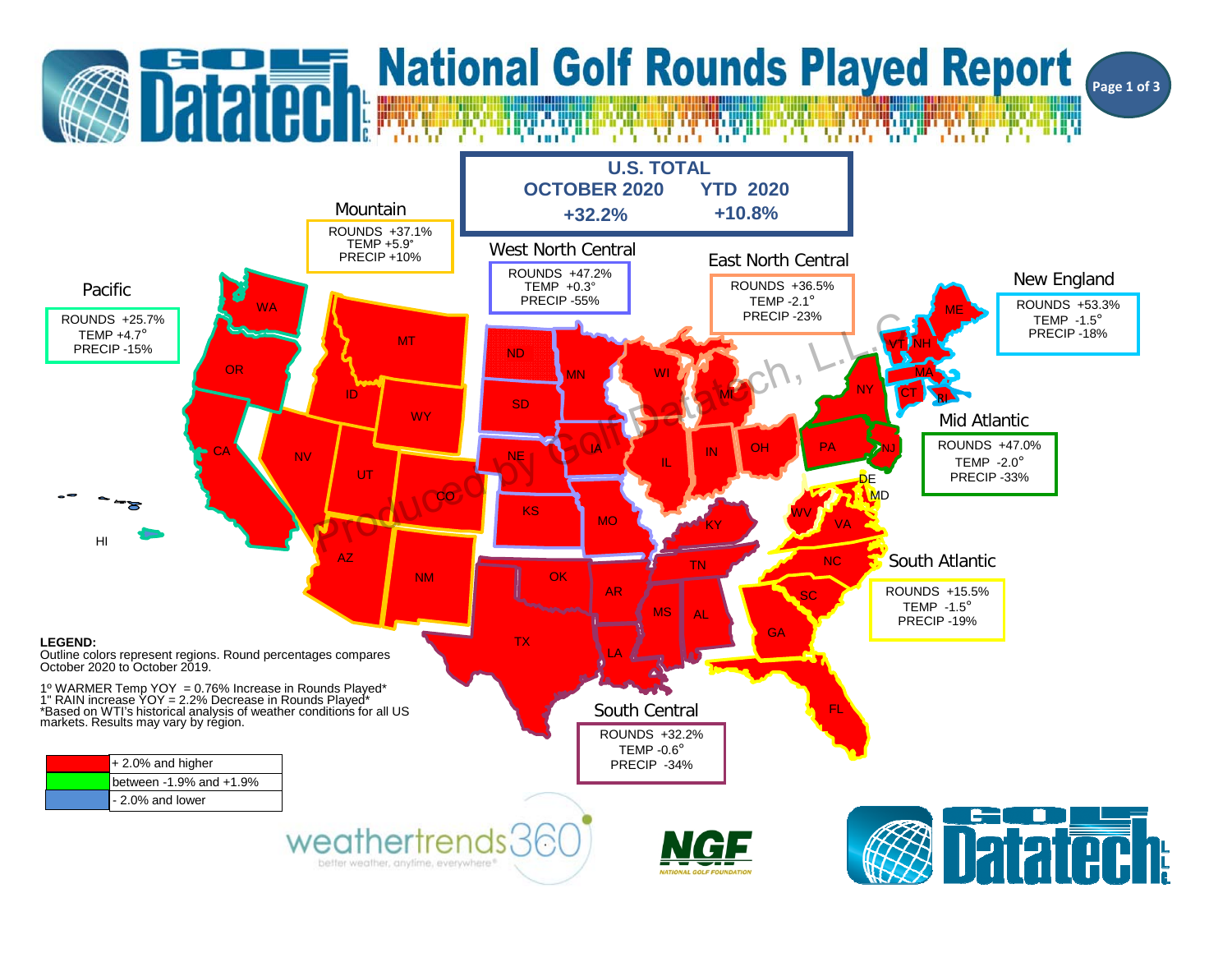## <u>I matematika managemental managemental me</u>

## **National Golf Rounds Played Report**



**OCT YTDD OCTOBER 2020 OCT OCTOBER 2020 PACIFIC 25.7% 0.5% SOUTH ATLANTIC 15.5% 6.3%** CA **21.4% 0.3% OCT YTD** DE, DC, MD **30.2% 2.5%** Los Angeles 21.5% \* **UNITED STATES 32.2% 10.8%** Washington/Baltimore 33.8% \* Orange County -0.5% \* **PUBLIC ACCESS 32.5% 9.4%** FL **7.0% 6.9%** Palm Springs 4.8% \* **31.4% 16.5%** Jacksonville 24.9% \* **Sacramento** o 30.6% \* Orlando 9.8% \* San Diego 26.9% \* **EAST NORTH CENTRAL 36.5% 10.3%** Tampa 23.7% \* San Francisco/Oakland 41.5% \* IL **53.3% 9.0%**Palm Beach -19.2% HI **-35.8% -36.0%**Chicago 64.2%  $*$  Naples/Ft Myers 0.8% OR **65.0% 19.8%** IN **33.8% 19.1%** Miami/Ft.Lauderdale -3.5% \* Portland 65.8% \* MI **50.0% 3.9%** GA **16.3% 10.5%** WA **50.1% 0.8%**% Detroit 35.6%  $\rightarrow$  C Atlanta 9.2% \* Seattle 56.2% \* OH **18.7% 10.2%** NC **17.9% 2.6%** Cincinnati 31.9% \* Greensboro/Raleigh 27.7% \* **MOUNTAIN 37.1% 13.2%** Cleveland 14.7% \* SC **14.2% -3.5%** AZ **16.1% 10.7%** WI **34.4% 16.4%** Charleston 29.3% \* Phoenix 20.9% \* Hilton Head 31.8% \* CO **58.8% 17.0%**Myrtle Beach 2.7%  $*$ Denver 70.8% **SOUTH CENTRAL 32.2% 16.6%** VA, WV **28.0% 17.1%** ID, WY, MT, UT **55.5% 20.6%** AL **14.3% 1.5%** NM **31.7% 2.3%** AR, LA, MS **39.8% 15.4% MID ATLANTIC 47.0% 13.4%** NV **7.6% -7.6%** OK **40.7% 22.2%** NJ **45.8% 10.0%** Las Vegas 7.1% \* KY, TN **31.2% 17.8%** NY **50.5% 16.9%** TX **32.3% 18.2%**New York City 43.6% **WEST NORTH CENTRAL 47.2% 19.8%** Dallas/Ft. Worth 20.5% \* PA **44.4% 11.3%** KS, NE **48.9% 16.5%** Houston 28.8% \* Philadelphia 50.9% \* ND,SD **27.9% 22.5%** San Antonio 38.3% \* Pittsburgh 38.9% \* MN **48.9% 21.2%** Minneapolis/St.Paul 58.4% \* **NEW ENGLAND 53.3% 13.5%** IA, MO **49.6% 20.3%** CT, MA, RI **54.5% 14.1%** St Louis 26.7% \* Boston 61.0% \*Kansas City 41.3% \* <mark>\* Not reporting YTD 2020 </mark> ME, NH, VT **49.6% 12.2% PRIVATE**93.3% 9.0% Paim Beach<br>
19.8% IN 33.8% 19.1% Naples Ft My<br>
19.8% IN 33.8% 19.1% Naples Ft My<br>
19.8% Detroit<br>
Concinnation Concinnation Concinnation<br>
13.2% Cleveland<br>
10.7% VI Concinnation 14.7% \* SC<br>
17.0% VI CONCUIR CEN

> For more information contact Golf Datatech, golfroundsplayed@golfdatatech.com or call 407-944-4116 The percentages represent the differences in number of rounds played comparing October 2020 to October 2019